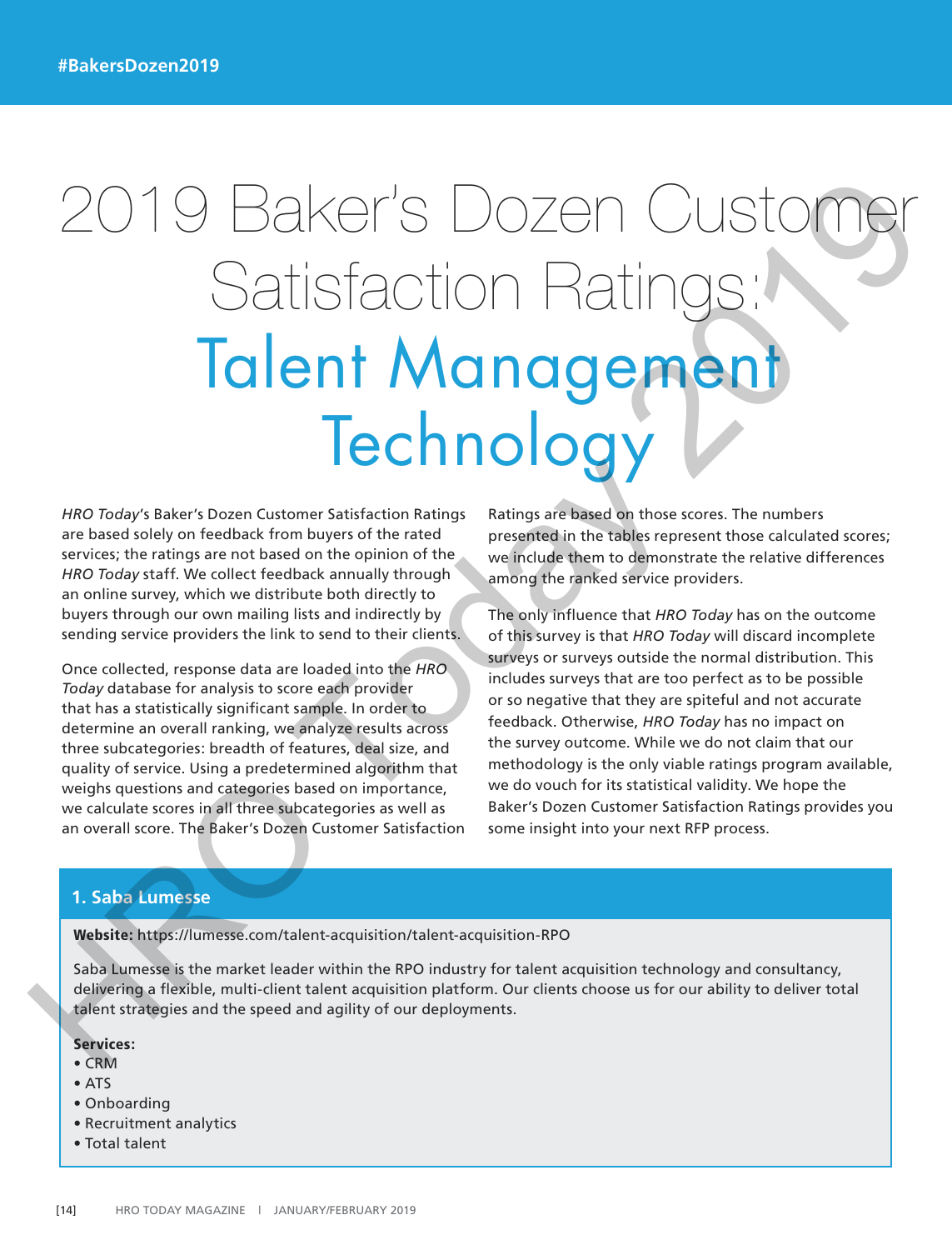# **2. Hireology**

#### Website: hireology.com

Hireology helps business and HR leaders attract top talent with a career site and recruitment marketing strategy, and effectively engage and hire quality candidates through a recruitment CRM. Post-hire integrations further enable customers to seamlessly onboard, pay, and integrate new hires. Website: himology.com<br>
Interdepty business and HR leaders attact top talent with a career site and recultiment marketing solveges)<br>
and effectively reappea ond him enailty condicites through a neutrities CRM. Post him inte

#### Services:

- Recruitment marketing
- Recruitment CRM
- Applicant relationship management
- Post-hire integrations
- Insights

# **3. iCIMS**

#### Website: https://www.icims.com/

iCIMS is the leading recruitment software provider for employers to attract, engage, and hire great people. Established in 2000, iCIMS supports 4,000 customers hiring four million people each year and is the largest software provider dedicated to talent acquisition.

## Services:

- Applicant tracking
- Onboarding
- Global recruiting
- Seamless integration
- Reporting and analytics

# **4. BrightMove**

#### Website: www.brightmove.com

BrightMove pioneered applicant tracking software (ATS) in 2005 and is now a global innovation leader in the hiring technology and recruiting software industry. Headquartered in St. Augustine Beach, Fla., BrightMove provides a cloud-based platform for RPO, staffing, and human resource teams around the world.

# Services:

- Applicant tracking system
- Award-winning customer support
- Unrivaled uptime and availability
- Modern and responsive UI
- Built to scale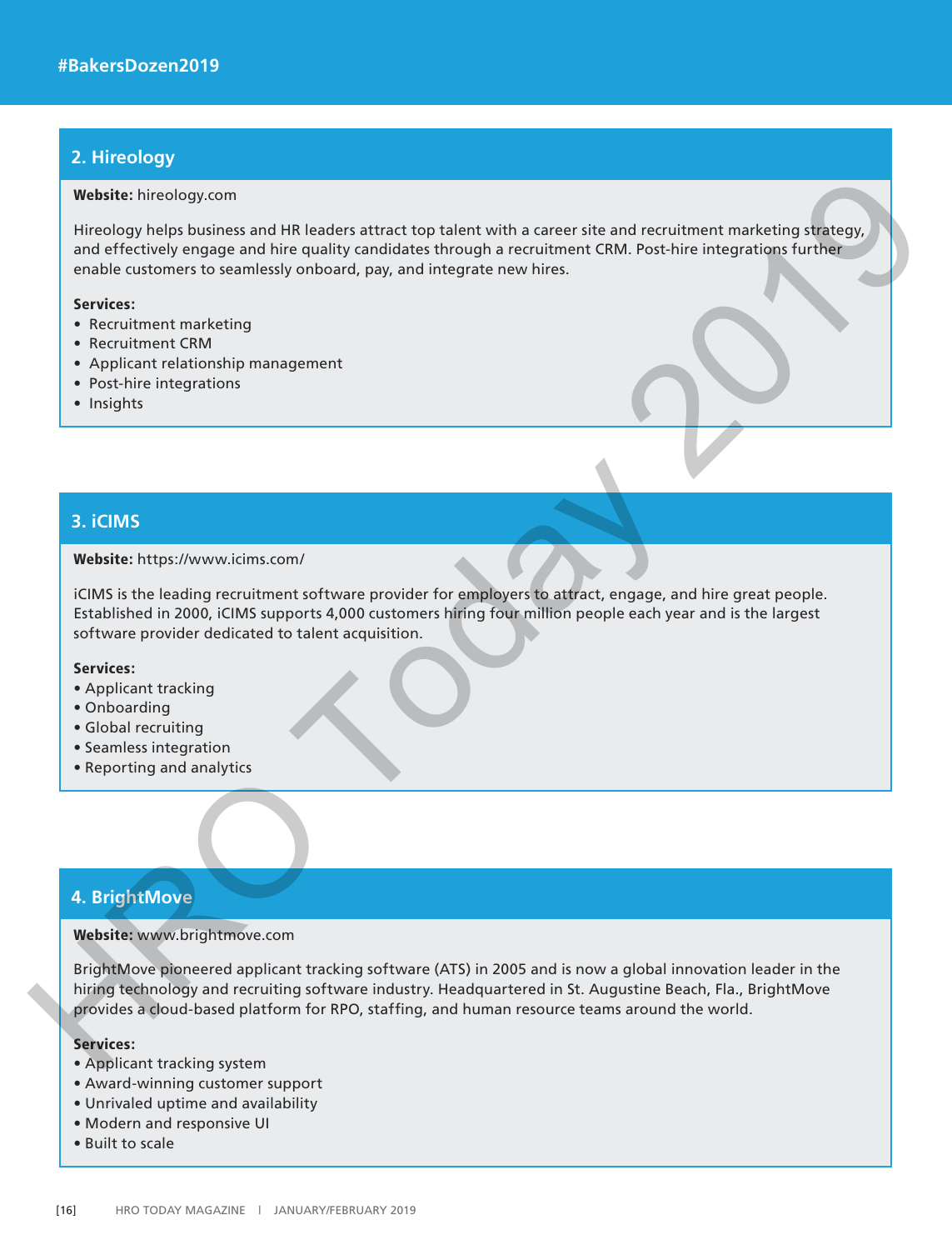# **5. GR8 People**

#### Website: gr8people.com

GR8 People is 100 percent purpose-built to deliver the unfair advantage companies demand to compete for talent around the world. It is the enterprise talent platform that brings CRM, recruitment marketing, applicant tracking, hiring, and onboarding together; connecting entire talent ecosystems into one experience of performance, agility, and intelligence. Website: grappe com<br>
GRB exoptis i to percent purpose-built to deliver the unitar advantage companies denand to compete to talent<br>
simulative simulation of the enterprise talent platform that brings CRM, recultment macketi

#### Services:

- Applicant tracking
- Talent CRM
- Branded career sites
- Campus and event recruiting software
- AI/automated talent delivery

# **6. SAP Successfactors**

## Website: https://www.successfactors.com

SAP Successfactors' cloud-based software provides a comprehensive, guided solution to help recruiters and hiring managers source, engage, nurture, and hire the world's best talent.

## Services:

- Global talent sourcing
- Embedded candidate relationship management
- Self-service, responsive career sites
- Comprehensive applicant management
- Global partner network

# **7. Workday**

#### Website: www.workday.com

Workday's platform allows organizations to find candidates, bring them onboard, and provide them with the tools to succeed. With workforce planning, recruiting, talent management, and learning in one system that works across all devices, organizations gain complete visibility into their global workforce.

# Services:

- Talent management
- Recruiting
- Human resources management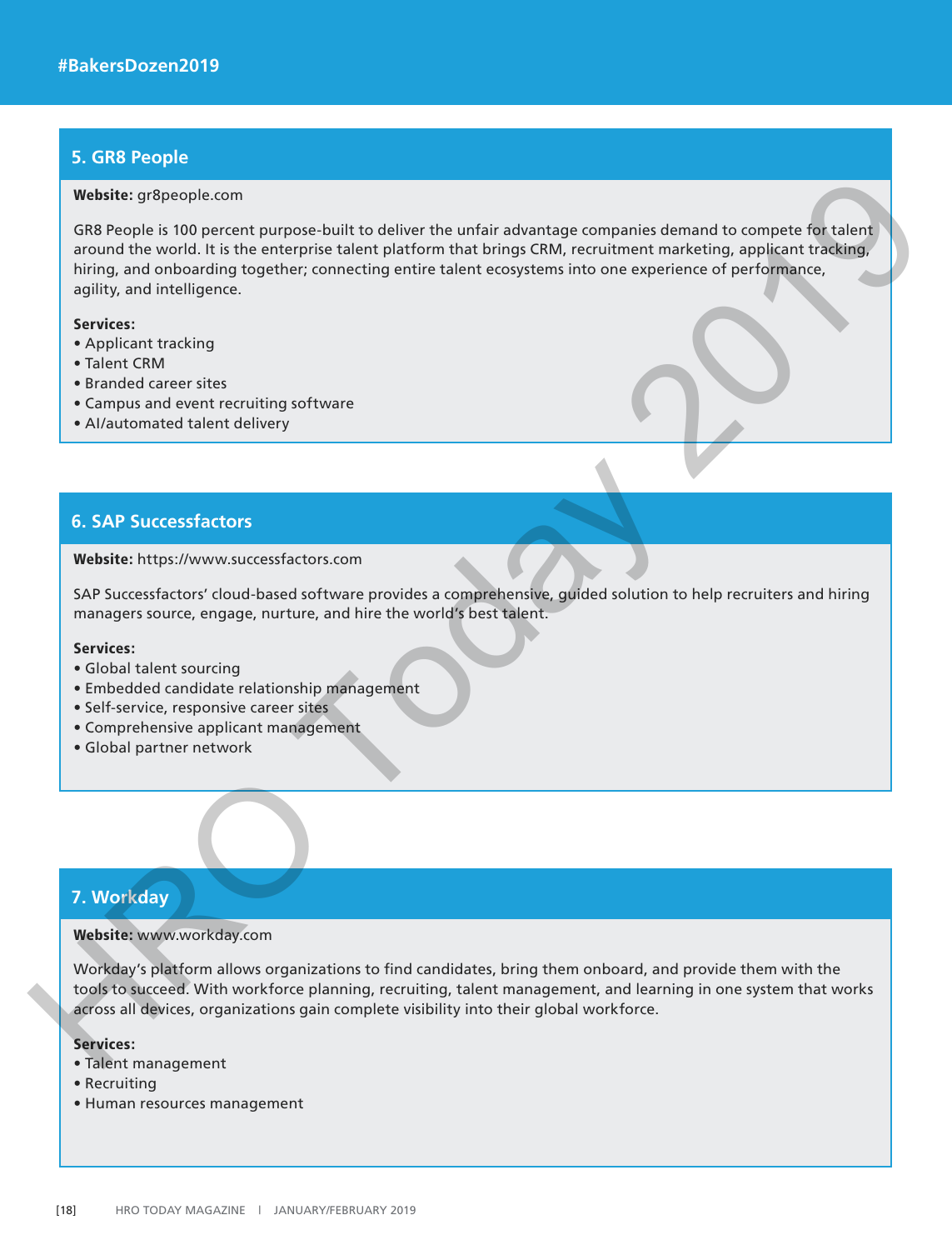# **8. Oracle**

#### Website: https://cloud.oracle.com/en\_US/hcm-cloud

## Services:

- Recruitment marketing
- Sourcing
- Succession planning
- Performance management

# Overall Leaders

| <b>Overall Leaders</b> |                      |
|------------------------|----------------------|
|                        |                      |
| <b>Provider</b>        | <b>Overall Score</b> |
| 1. Saba Lumesse        | 350.92               |
| 2. Hireology           | 347.73               |
| 3. iCIMS               | 321.04               |
| 4. BrightMove          | 319.65               |
| 5. GR8 People          | 318.05               |
| 6. SAP Successfactors  | 306.43               |
| 7. Workday             | 301.33               |
| 8. Oracle              | 301.30               |
|                        |                      |